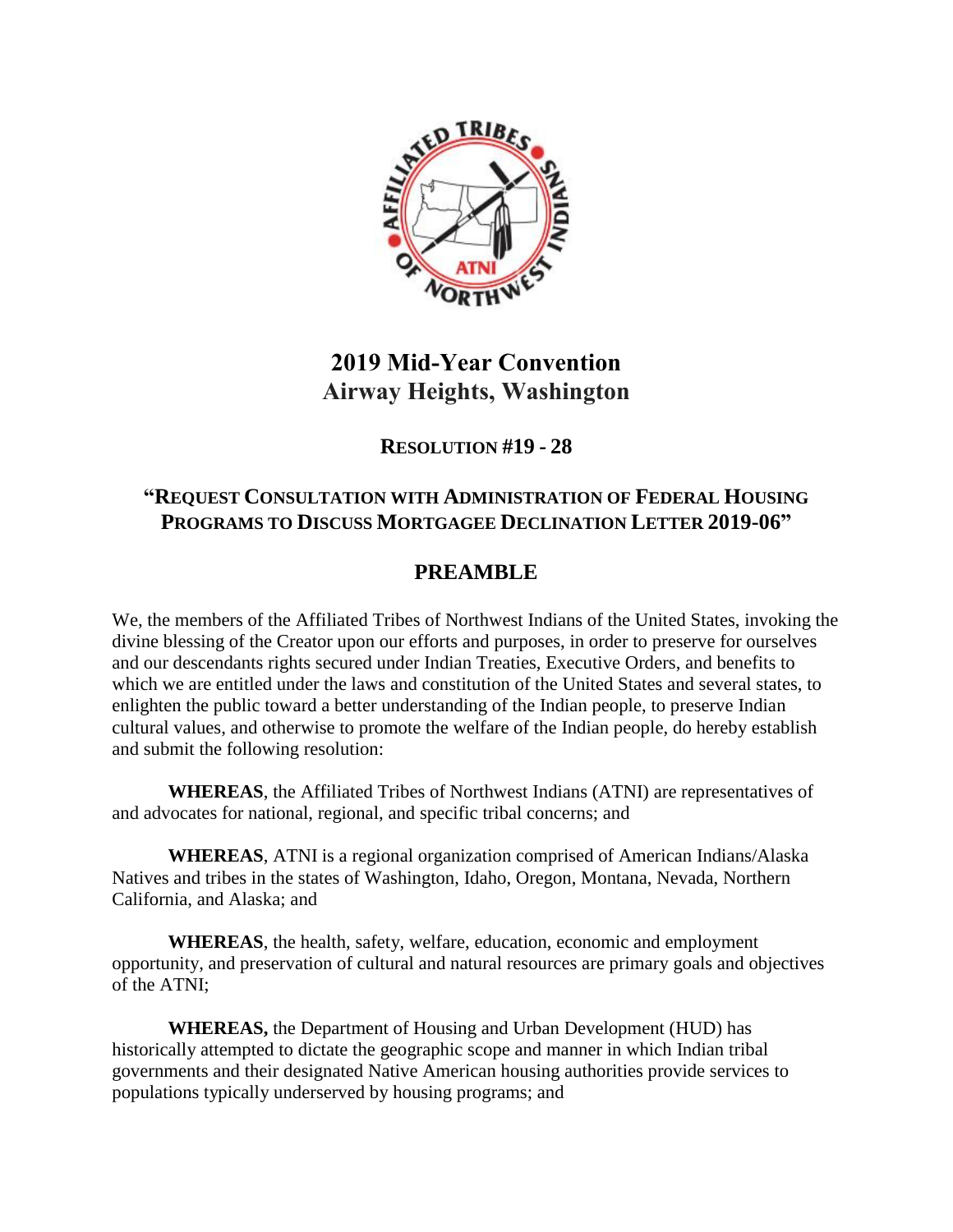**WHEREAS**, certain Indian tribal governments have used the authority and flexibility afforded Indian tribes under Section 17 of the Indian Reorganization Act (IRA) to both provide housing mortgage assistance to their communities and to generate supplemental income to support tribal government programs through engaging in economic development both on and off tribal lands; and

**WHEREAS,** on April 18, 2019, HUD issued Mortgagee Declination Letter 2019-06 limiting an Indian tribal government's use of a federal mortgage access program to only those sites located within the boundaries of its reservation, or those to be owned by enrolled members, despite several years of successful service by some participating tribal governments to a broader national underserved community of eligible borrowers; and

**WHEREAS,** HUD issued the Mortgagee Declination Letter with an immediate effective date, without consulting or coordinating with the Indian tribes directly impacted by the letter, thereby ignoring both Executive Order 13175 and HUD's own internal tribal consultation policy dated April 4, 2016; and

**WHEREAS,** the Mortgagee Declination Letter is discriminatory because it expressly prohibits all Indian tribal governments and their instrumentalities, including Section 17 corporations, from servicing off-reservation and non-member borrowers who are otherwise eligible to participate in HUD administered programs involving down payment assistance, under the guise that such tribal entities are not operating in a governmental capacity; and

**WHEREAS,** HUD's exclusion of Indian tribes and their instrumentalities from servicing otherwise eligible HUD program participants using down payment assistance, because such activity generates income to the tribes, is both discriminatory on its face and antithetical to the federal government's longstanding policy of promoting tribal sovereignty, self-government and self-sufficiency; now

**THEREFORE BE IT RESOLVED,** that ATNI respectfully requests that HUD immediately withdraw the Mortgagee Declination Letter and refrain from any future agency action that attempts to discriminate against Indian tribes, or has a disparate impact on Indian tribes, in their direct or indirect participation in federal housing programs administered by the agency or attempts to define for Indian tribes what it means for them to act in a governmental capacity; and

**BE IT FURTHER RESOLVED,** that ATNI requests that HUD engage in governmentto-government consultation with tribal leadership regarding this arbitrary decision; and

**BE IT FINALLY RESOLVED,** that ATNI, in its own name or by joining with other American Indian groups and organizations, hereby condemns the attempt by HUD to administer Federal housing programs in a manner that discriminates against Indian tribes, and calls upon HUD to engage in meaningful consultation with Indian tribes on policy and programmatic changes that may adversely impact Indian country, specifically including programs in which Indian tribes are already active participants.